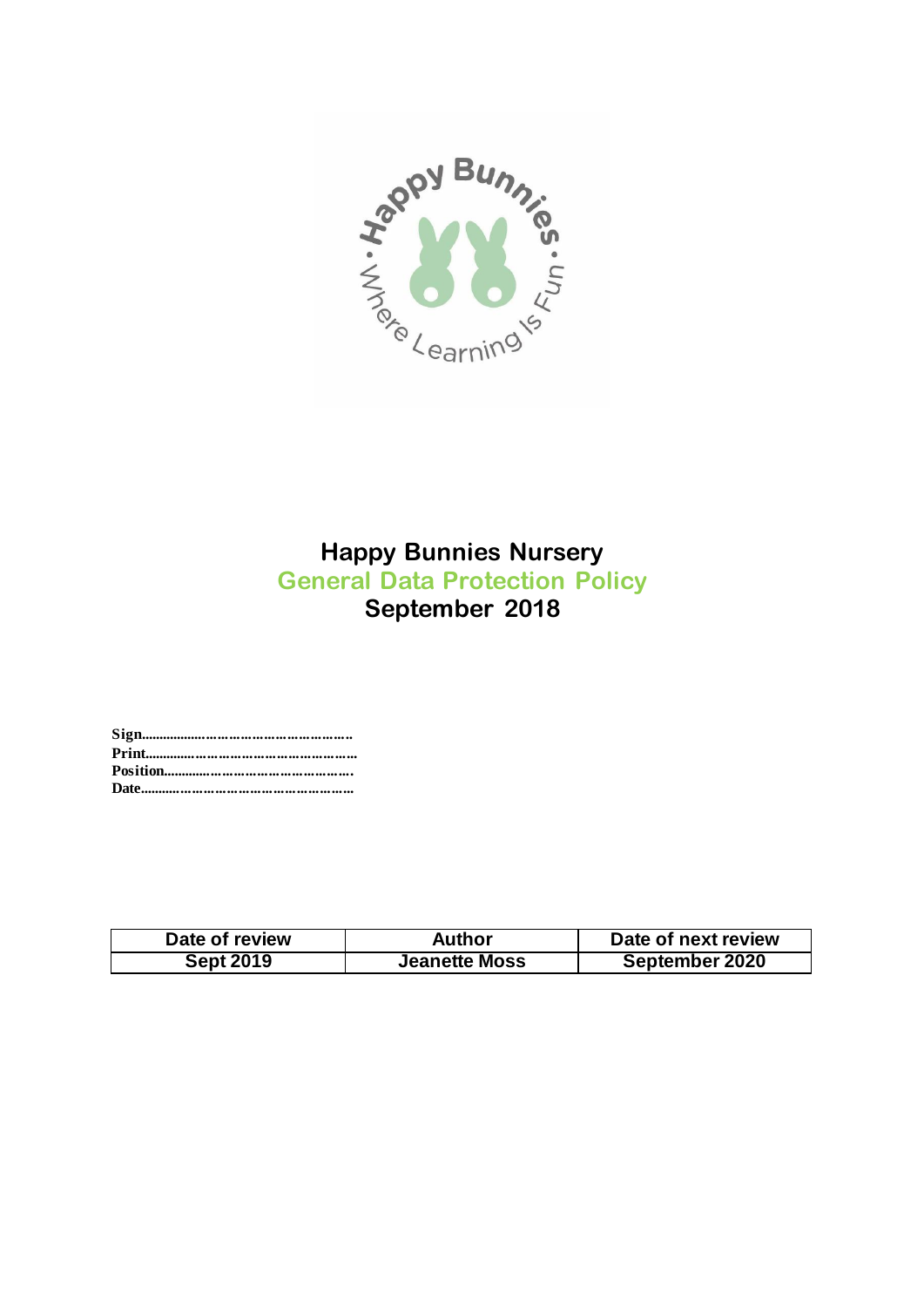## **GENERAL DATA PROTECTION REGULATION POLICY**

## **Statement of Intent**

The General Data Protection Regulation (GDPR) is designed to protect the privacy of individuals. It requires that any personal information about an individual is processed securely and confidentially. This includes both staff and children. How the Nursery obtains, shares and uses information is critical, as personal data is sensitive and private. Everyone, adults and children alike, has the right to know how the information about them is used. The General Data Protection Regulation requires the Nursery to strike the right balance in processing personal information so that an individual's privacy is protected. Applying the principles to all information held by the Nursery will typically achieve this balance and help to comply with the legislation.

We will respect the privacy of children and their parents and carers, while ensuring that they access high quality early years care and education in our setting. We aim to ensure that all parents and carers can share their information in the confidence that it will only be used to enhance the welfare of their children. There are record keeping systems in place that meet legal requirements; means of storing and sharing that information take place within the framework of the General Data Protection Regulation and the Human Rights Act.

## **General Data Protection Regulation principles**

To comply with the act, the Nursery must observe the eight 'General Data Protection Regulation principles', ensuring that:

- Personal data shall be processed fairly and lawfully
- Personal data shall be obtained only for one or more specified and lawful purposes, and shall not be further processed in any manner incompatible with that purpose or those purposes.
- Personal data shall be adequate, relevant and not excessive in relation to the purpose or purposes for which they are processed.
- Personal data shall be accurate and, where necessary, kept up to date.
- Personal data processed for any purpose or purposes shall not be kept for longer than is necessary for that purpose or those purposes.
- Personal data shall be processed in accordance with the rights of data subjects under this Act.
- Appropriate technical and organisational measures shall be taken against unauthorised or unlawful processing of personal data and against accidental loss or destruction of, or damage to, personal data.
- Personal data shall not be transferred to a country or territory outside the European Economic Area unless that country or territory ensures an adequate level of protection for the rights and freedoms of data subjects in relation to the processing of personal data.

In practice, it means that the Nursery must:

- have legitimate grounds for collecting and using the personal data;
- not use the data in ways that have unjustified adverse effects on the individuals concerned;
- be transparent about how they intend to use the data, and give individuals appropriate privacy notices when collecting their personal data;
- handle people's personal data only in ways they would reasonably expect; and
- make sure they do not do anything unlawful with the data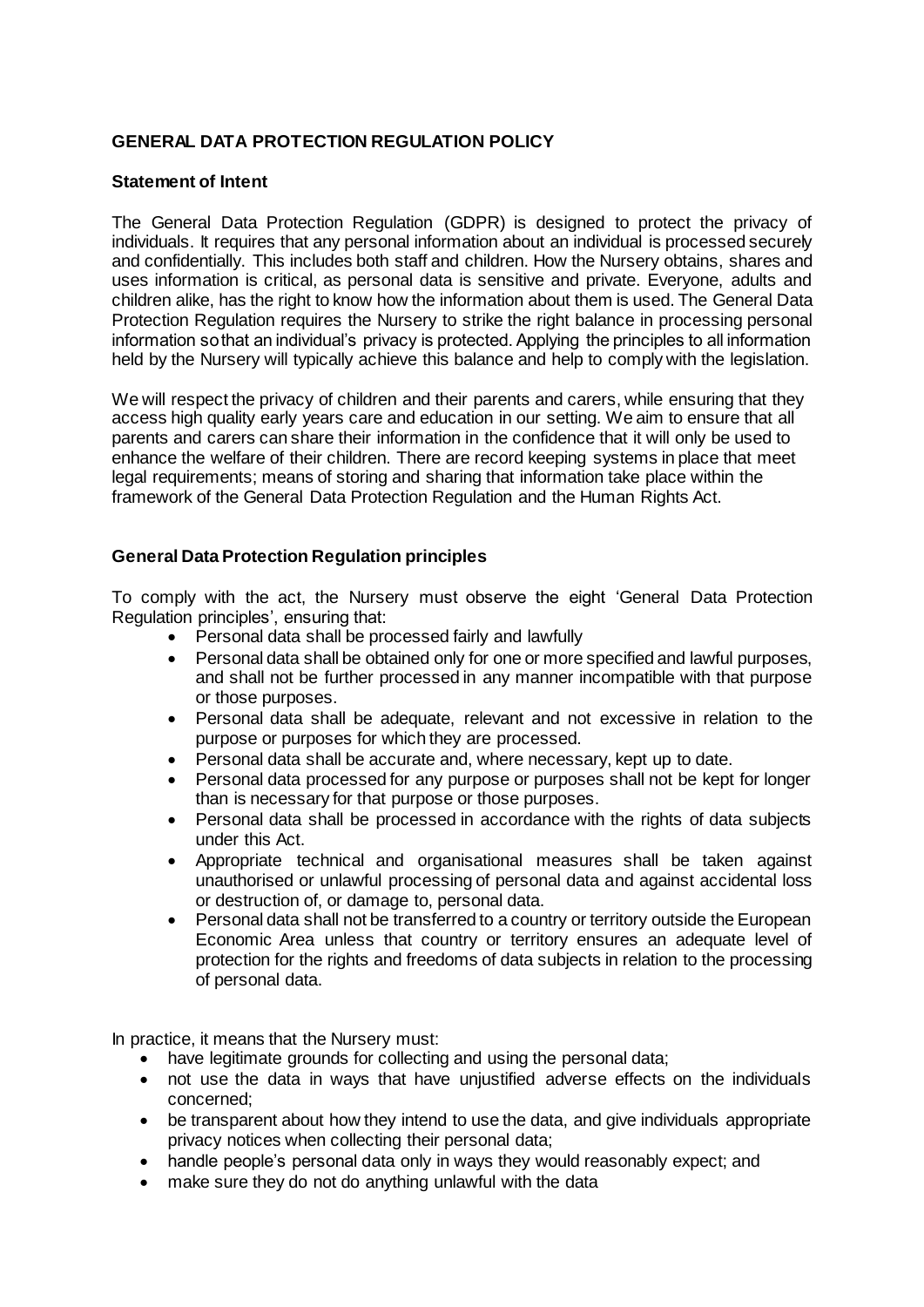Personal data is information that relates to an identifiable living individual that is processed as data. Processing amounts to collecting, using, disclosing, retaining or disposing of information. The General Data Protection Regulation principles apply to all information held electronically or in structured paper files.

The principles also extend to educational records – the names of staff and children, dates of birth, addresses, national insurance numbers, school marks, medical information, SEN assessments and staff development reviews.

Sensitive personal data is information that relates to

- race and ethnicity,
- political opinions,
- religious beliefs,
- membership of trade unions,
- physical and mental health,
- sexuality
- **criminal offences**

Sensitive personal data is given greater legal protection as individuals would expect certain information to be treated as private or confidential – for example, the nursery manager may have a nursery e-mail account that is made publicly available on the school's website whereas their home e-mail account is private and confidential and should only be available to those to whom consent had been granted.

It is important to differentiate between personal information that individuals would expect to be treated as private or confidential (whether or not legally classified as sensitive personal data) and personal information you can make freely available. For example: the nursery manager's identity is personal information but everyone would expect it to be publicly available. However, the nursery manager's home phone number would usually be regarded as private information.

## **What must the Nursery do?**

- We must notify the ICO (Information Commissioner's Office) that we are processing personal data.
- We have a nominated individual, the nursery manager, as the 'Data Protection Controller'.
- The Nursery has clear, practical policies and procedures on information governance for staff to follow, and needs to monitor their operation and can be found in the staff code of conduct.

**Data Breaches –** In the event of a personal data breach, the Data Protection Controller should be notified immediately and an investigation carried out.

## **Individual Rights**

The General Data Protection Regulation includes the following rights for individuals:

- the right to be informed;
- the right of access;
- the right to rectification: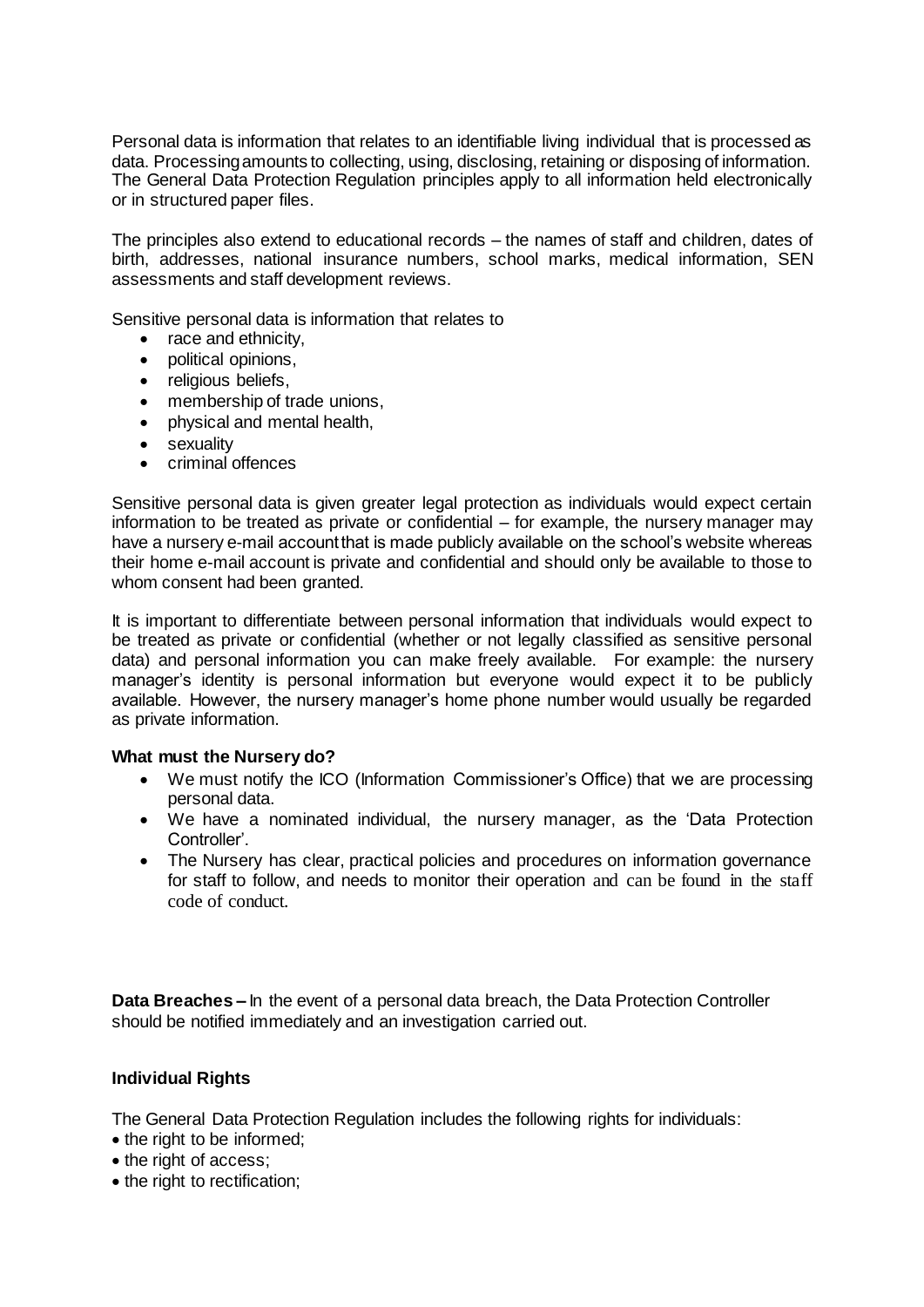- the right to erasure;
- the right to restrict processing;
- the right to data portability;
- the right to object; and
- the right not to be subject to automated decision-making including profiling.

The General Data Protection Regulation entitles an individual the right to request the personal information a nursery holds on their behalf – this is known as a Subject Access Request (SAR) and includes all and any information held by the nursery, not just that information held on central files or electronically, so it could also include correspondence or notes held by others in the nursery.

- SARs must be responded to within 1 month of receipt.
- The SAR should be made in writing by the individual making the request.
- The nursery can refuse or charge for requests that are manifestly unfounded or excessive
- Parents can make SARs on behalf of their children if the children are deemed to be too young or they have consented to their parents doing so on their behalf.

#### **Staff Responsibilities**

Staff need to know and understand:

- How to manage, keep and dispose of data
- The nurseries procedures in relation to children's records, email, social media, taking photos in the nursery, mobile technology and the nursery website
- When they are allowed to share information with others and how to make sure it is kept secure when shared.

## **Information and IT Equipment Acceptable Usage**

Acceptable Usage covers the security and use of all Happy Bunnies information and IT equipment. It also includes the use of email, internet, voice and mobile IT equipment. This applies to all Happy Bunnies nursery employees, contractors and agents (hereafter referred to as 'individuals').

This applies to all information, in whatever form, relating to Happy Bunnies business activities, and to all information handled by Happy Bunnies nursery relating to other organisations with whom it deals. It also covers all IT and information communications facilities operated by Happy Bunnies Nursery or on its behalf.

#### **Computer Access Control – Individual's Responsibility**

Access to the Happy Bunnies Nursery IT systems is controlled by the use of User IDs and passwords. All User IDs and passwords are to be uniquely assigned to named individuals and consequently, individuals are accountable for all actions on the Happy Bunnies Nursery IT systems.

#### **Individuals must not:**

 Allow anyone else to use their user ID and password on any Happy Bunnies Nursery IT system

- Leave their user accounts logged in at an unattended and unlocked computer.
- Use someone else's user ID and password to access Happy Bunnies Nursery IT systems
- Leave their password unprotected (for example writing it down).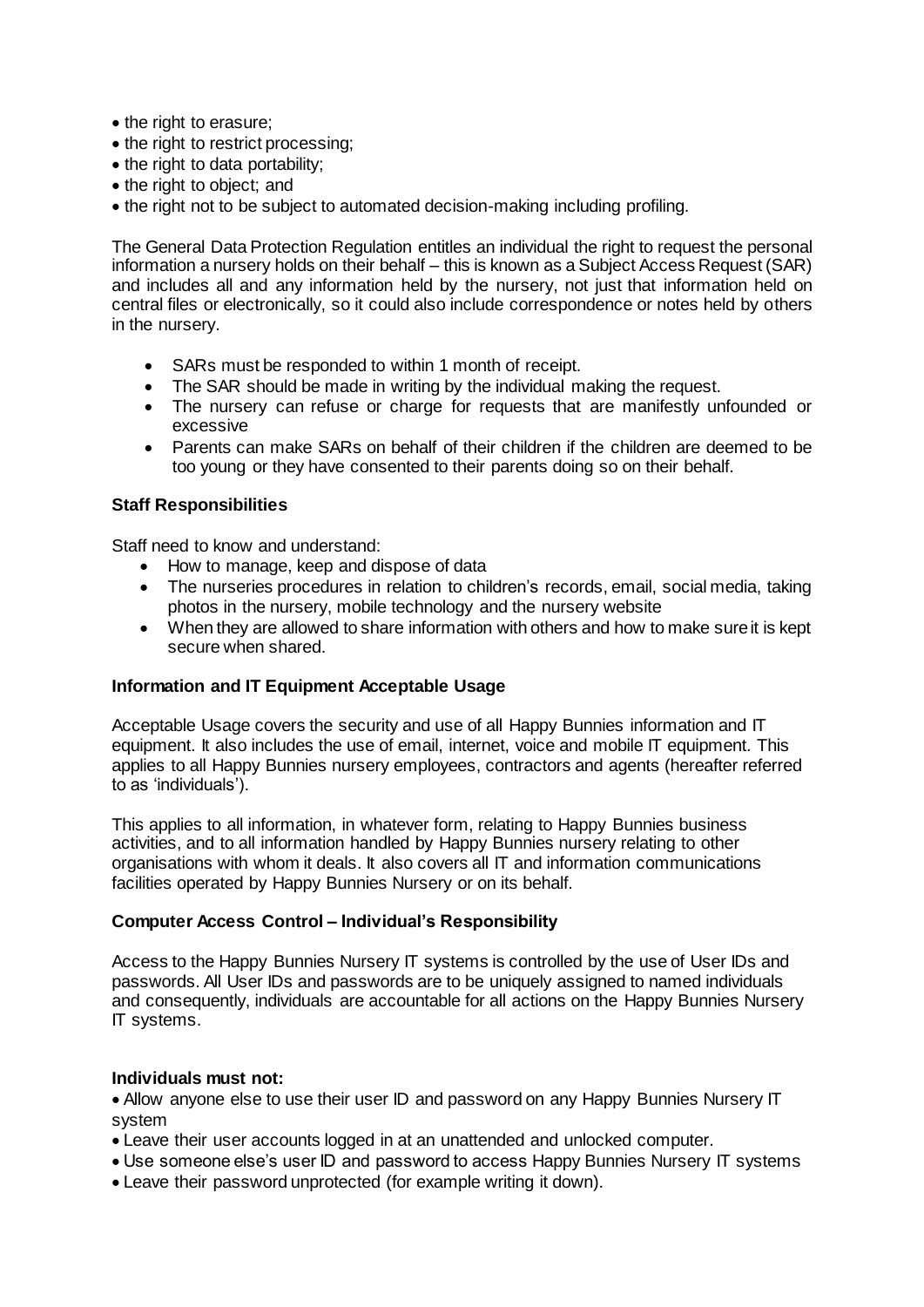Perform any unauthorised changes to Happy Bunnies IT systems or information

Attempt to access data that they are not authorised to use or access.

 Exceed the limits of their authorisation or specific business need to interrogate the system or data.

 Connect any non-Happy Bunnies Nursery authorised device to the Happy Bunnies Nursery network or IT systems

Store Happy Bunnies data on any non-authorised Happy Bunnies Nursery equipment

 Give or transfer Happy Bunnies Nursery data or software to any person or organisation outside nursery without the authority of Happy Bunnies Nursery.

Nursery managers must ensure that individuals are given clear direction on the extent and limits of their authority with regard to IT systems and data.

## **Internet and email Conditions of Use**

Use of Happy Bunnies Nursery internet and email is intended for business use. Personal use is permitted where such use does not affect the individual's business performance, is not detrimental to Happy Bunnies Nursery in any way, not in breach of any term and condition of employment and does not place the individual or Happy Bunnies Nursery in breach of statutory or other legal obligations.

All individuals are accountable for their actions on the internet and email systems.

## **Individuals must not:**

Use the internet or email for the purposes of harassment or abuse.

Use profanity, obscenities, or derogatory remarks in communications

 Access, download, send or receive any data (including images), which Happy Bunnies Nursery considers offensive in any way, including sexually explicit, discriminatory, defamatory or libellous material.

- Use the internet or email to make personal gains or conduct a personal business
- Use the internet or email to gamble

 Use the email systems in a way that could affect its reliability or effectiveness, for example distributing chain letters or spam.

 Place any information on the Internet that relates to Happy Bunnies Nursery, alter any information about it, or express any opinion about Happy Bunnies Nursery, unless they are specifically authorised to do this.

Send unprotected sensitive or confidential information externally.

 Make official commitments through the internet or email on behalf of Happy Bunnies Nursery unless authorised to do so.

 Download copyrighted material such as music media (MP3) files, film and video files (not an exhaustive list) without appropriate approval.

- In any way infringe any copyright, database rights, trademarks or other intellectual property.
- Download any software from the internet without prior approval of the manager
- Connect Happy Bunnies Nursery devices to the internet using non-standard connections

## **Clear Desk and Clear Screen Policy**

In order to reduce the risk of unauthorised access or loss of information, Happy Bunnies Nursery enforces a clear desk and screen policy as follows:

 Personal or confidential business information must be protected using security features provided for example secure print on printers.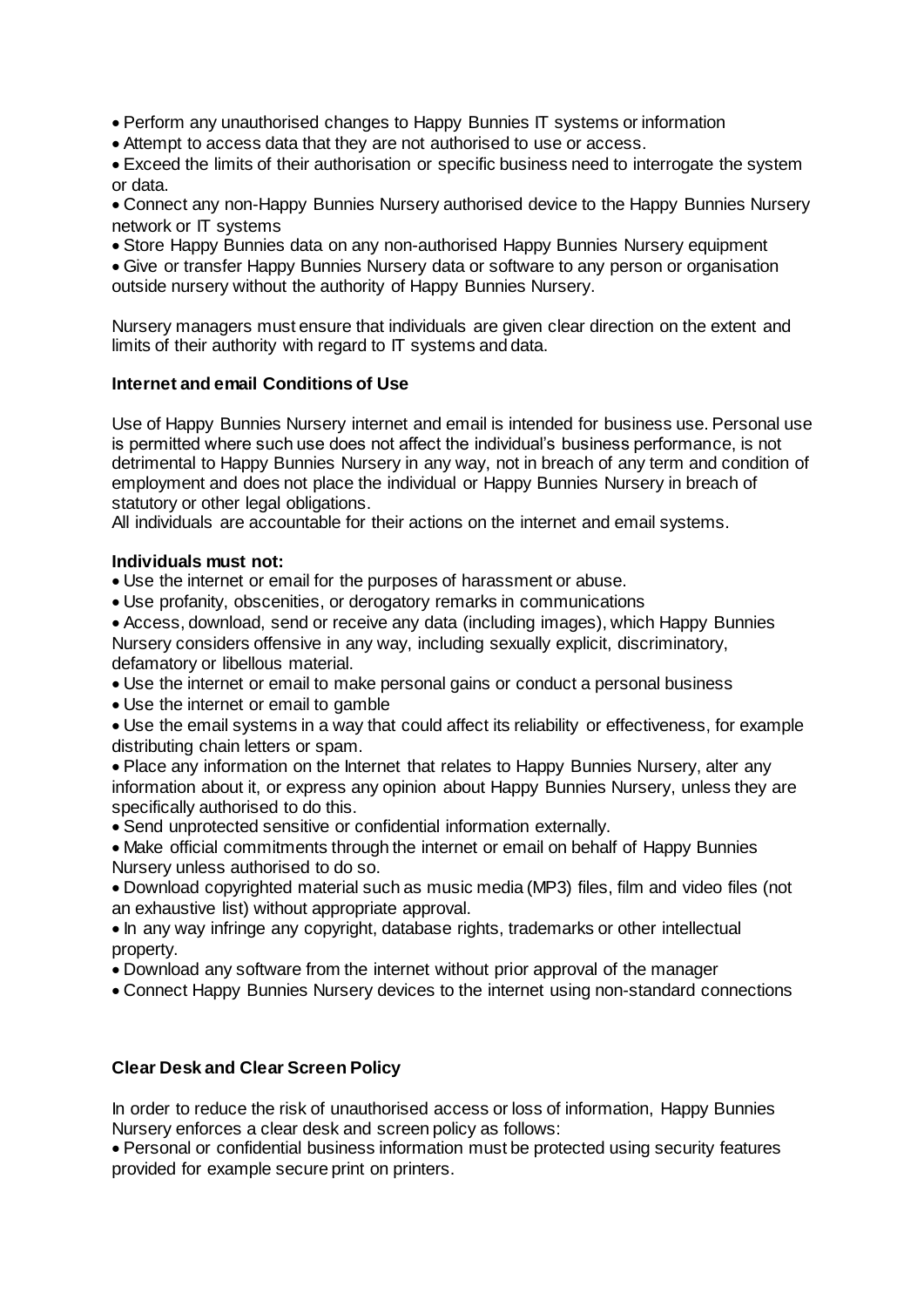Computers must be logged off/locked or protected with a screen locking mechanism controlled by a password when unattended.

Care must be taken to not leave confidential material on printers or photocopiers.

 All business-related printed matter must be disposed of using confidential waste bins or shredders.

## **Working Off-site**

It is accepted that laptops and mobile devices will be taken off-site. The following controls must be applied:

 Working away from the office must be in line with Happy Bunnies Nursery remote working policy.

 Equipment and media taken off-site must not be left unattended in public places and not left in sight in a car.

Laptops must be carried as hand luggage when travelling.

• Information should be protected against loss or compromise when working remotely (for example at home or in public places). Laptop encryption must be used.

 Particular care should be taken with the use of mobile devices such as laptops, mobile phones, smartphones and tablets. They must be protected at least by a password or a PIN and, where available, encryption.

## **Mobile Storage Devices**

Mobile devices such as memory sticks, CDs, DVDs and removable hard drives must be used only in situations when network connectivity is unavailable or there is no other secure method of transferring data. Only Happy Bunnies Nursery authorised mobile storage devices with encryption enabled must be used, when transferring sensitive or confidential data.

## **Software**

Employees must use only software that is authorised by Happy Bunnies Nursery on Happy Bunnies Nursery computers. Authorised software must be used in accordance with the software supplier's licensing agreements. All software on Happy Bunnies Nursery computers must be approved and installed by Happy Bunnies Nursery Manager.

#### **Individuals must not:**

 Store personal files such as music, video, photographs or games on Happy Bunnies Nursery IT equipment

## **Viruses**

All PCs have antivirus software installed to detect and remove any virus automatically.

## **Individuals must not:**

• Remove or disable anti-virus software

 Attempt to remove virus-infected files or clean up an infection, other than by the use of approved Happy Bunnies Nursery anti-virus software and procedures.

## **Telephony (Voice) Equipment Conditions of Use**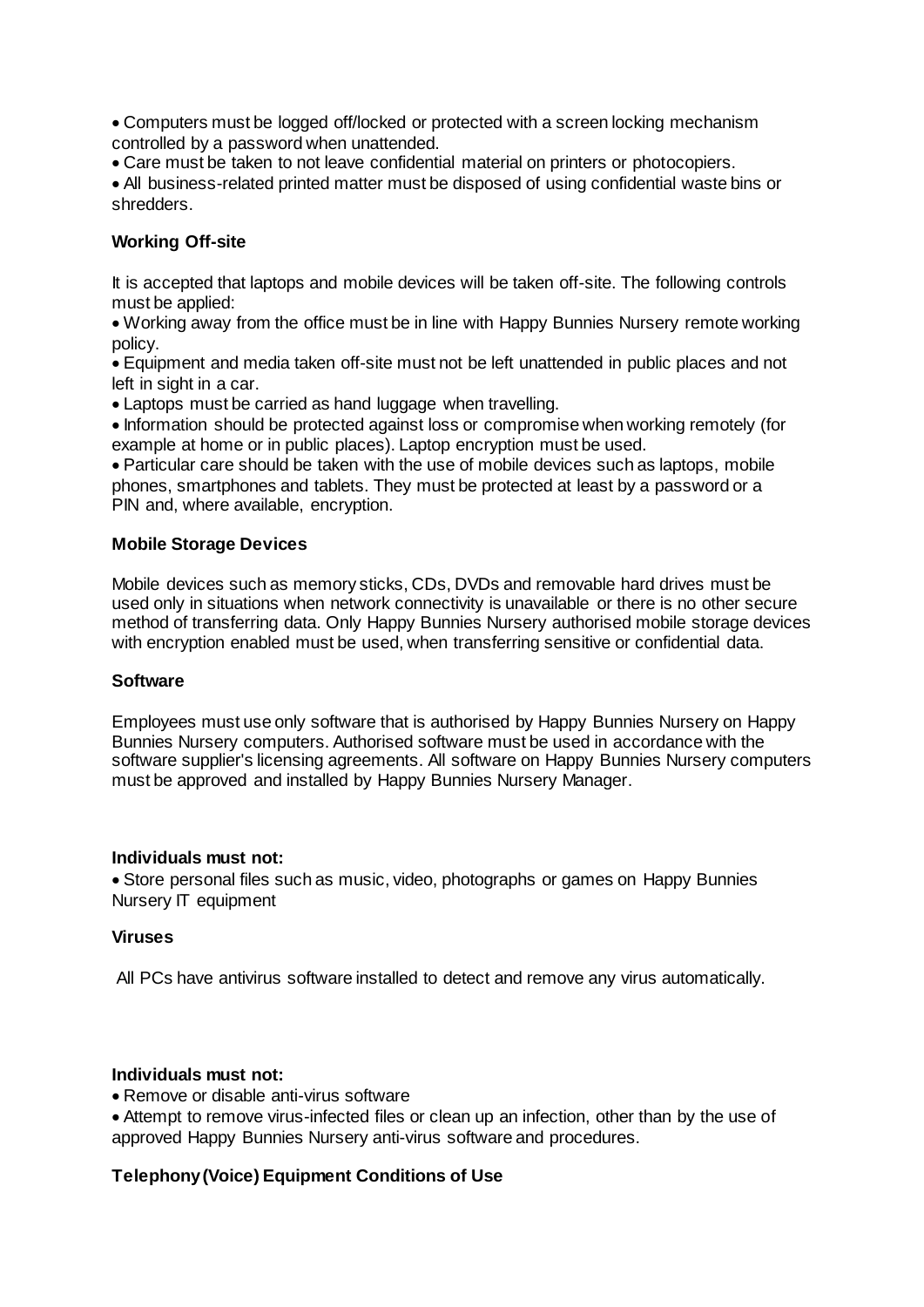Use of Happy Bunnies nursery voice equipment is intended for business use. Individuals must not use voice facilities for sending or receiving private communications on personal matters, except in exceptional circumstances. All non-urgent personal communications should be made at an individual's own expense using alternative means of communications

#### **Individuals must not:**

- Use Happy Bunnies Nursery voice for conducting private business
- Make hoax or threatening calls to internal or external destinations

 Accept reverse charge calls from domestic or International operators, unless it is for business use

#### **Actions upon Termination of Contract**

All Happy Bunnies Nursery equipment and data, for example laptops and mobile devices including telephones, smartphones, USB memory devices and CDs/DVDs, must be returned to Happy Bunnies Nursery at termination of contract.

All Happy Bunnies Nursery data or intellectual property developed or gained during the period of employment remains the property of Happy Bunnies nursery and must not be retained beyond termination or reused for any other purpose.

#### **Monitoring and Filtering**

All data that is created and stored on Happy Bunnies Nursery computers is the property of Happy Bunnies Nursery and there is no official provision for individual data privacy, however wherever possible Happy Bunnies Nursery will avoid opening personal emails.

IT system logging will take place where appropriate, and investigations will be commenced where reasonable suspicion exists of a breach of this or any other policy. Happy Bunnies Nursery has the right (under certain conditions) to monitor activity on its systems, including internet and email use, in order to ensure systems security and effective operation, and to protect against misuse.

Any monitoring will be carried out in accordance with audited, controlled internal processes, the UK Data Protection Act 1998, the Regulation of Investigatory Powers Act 2000 and the Telecommunications (Lawful Business Practice Interception of Communications) Regulations 2000

#### **It is your responsibility to report suspected breaches of security policy without delay to the Nursery management team.**

**All breaches of information security policies will be investigated. Where investigations reveal misconduct, disciplinary action may follow in line with Happy Bunnies Nursery disciplinary procedures.**

#### **Access to staff personal data**

 Employees are allowed to have access to all personal data about them held on manual or computer records under the Data Protection Act (1998). The Act requires the organisation to action requests for access to personal data within one month.